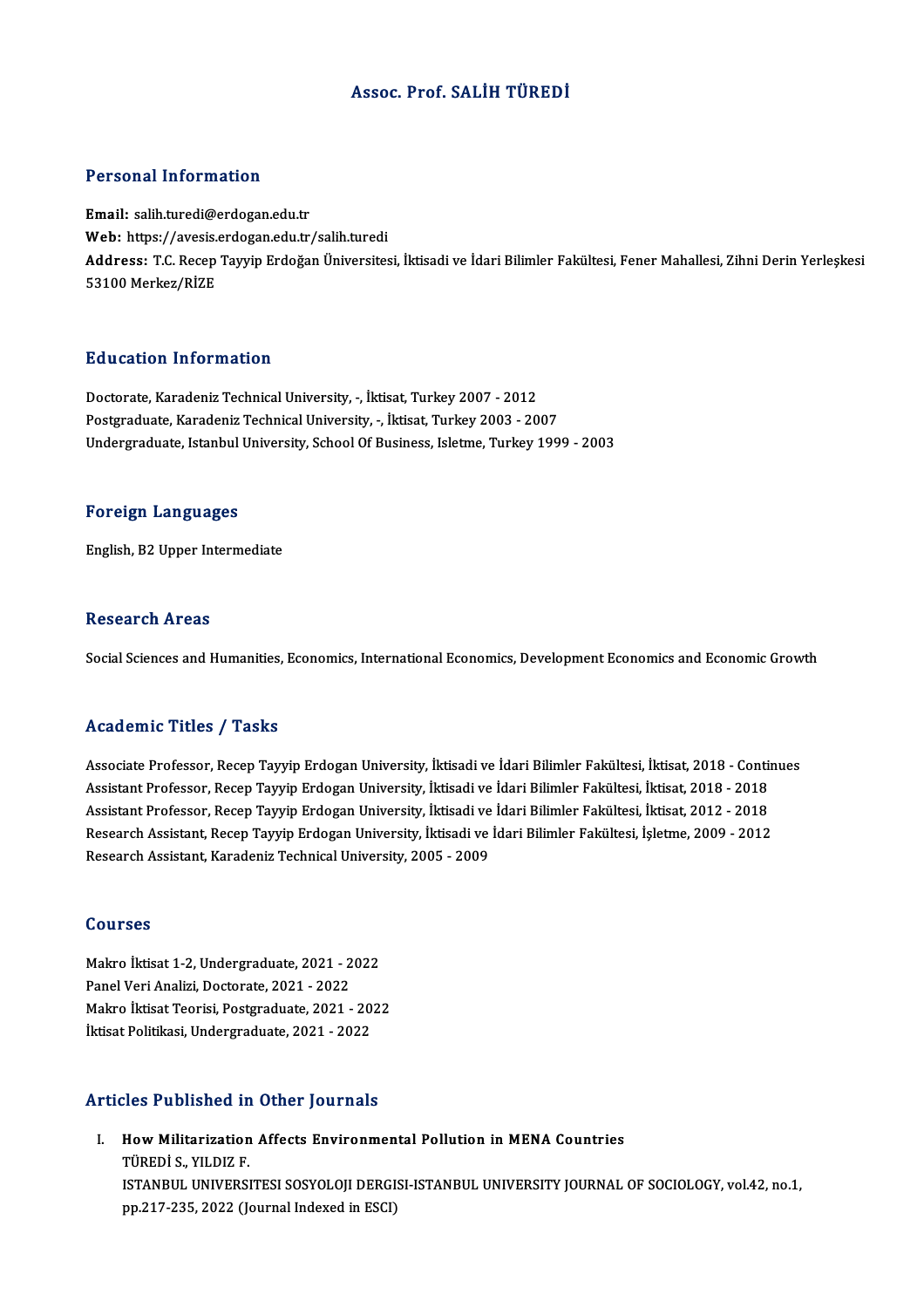# Books&Book Chapters

- ooks & Book Chapters<br>I. Does the Shadow Economy Increase Environmental Pollution in Turkey?<br> Türedi S. Yayya V The State of the Shadov<br>Türedi S., Yavuz V.<br>in: Interdissiplinar Does the Shadow Economy Increase Environmental Pollution in Turkey?<br>Türedi S., Yavuz V.<br>in: Interdisciplinary Public Finance, Business and Economics Studies- Volume IV, Adil Akıncı, Editor, Peter Lang<br>Publishing Perlin np. Türedi S., Yavuz V.<br>in: Interdisciplinary Public Finance, B<br>Publishing, Berlin, pp.103-116, 2021<br>Bemitten.cos and Feenemic Crow in: Interdisciplinary Public Finance, Business and Economics Studies-Volume<br>Publishing, Berlin, pp.103-116, 2021<br>II. Remittances and Economic Growth: A Causality Analysis for Turkey<br>Türedi S. Vauya V. Publishing, Berlin, pp.103-116, 2021<br>II. Remittances and Economic Growth: A Causality Analysis for Turkey<br>Türedi S., Yavuz V.
- 

Remittances and Economic Growth: A Causality Analysis for Turkey<br>Türedi S., Yavuz V.<br>in: Studies on Interdisciplinary Economics and Business - Volume III, Özer ÖZÇELİK, Editor, Peter Lang Publishing,<br>Ins. Berlin. pp.97.106 Türedi S., Yavuz V.<br>in: Studies on Interdisciplinai<br>Inc., Berlin, pp.97-106, 2020<br>Bemittenses and Esenemi in: Studies on Interdisciplinary Economics and Business - Volume III, Özer ÖZ<br>Inc., Berlin, pp.97-106, 2020<br>III. Remittances and Economic Growth: A Causality Analysis for Turkey<br>Tüpeni s. YAVIIZ V

Inc., Berlin, pp.97-10<br>Remittances and E<br>TÜREDİ S., YAVUZ V.<br>in: Studies en Interdi Remittances and Economic Growth: A Causality Analysis for Turkey<br>TÜREDİ S., YAVUZ V.<br>in: Studies on Interdisciplinary Economics and Business - Volume III, Özer ÖZÇELİK, Editor, Peter Lang Publishing,<br>Inc. Borlin.pp.97.106. TÜREDİ S., YAVUZ V.<br>in: Studies on Interdisciplinal<br>Inc., Berlin, pp.97-106, 2020<br>The Belationshin between

in: Studies on Interdisciplinary Economics and Business - Volume III, Özonomic, Berlin, pp.97-106, 2020<br>IV. The Relationship between Education and Democracy in Turkey<br>Tipenis, TEP71 H Inc., Berlin, pp.97-106, 2020<br>IV. The Relationship between Education and Democracy in Turkey<br>TÜREDİ S., TERZİ H. The Relationship between Education and Democracy in Turkey<br>TÜREDİ S., TERZİ H.<br>in: Studies on Balkan and Near EasternSocial Sciences, Rasim Yilmaz / Günther Löschnigg, Editor, Peter Lang<br>CmbH, Eraplefurt, pp.200,221, 2017 TÜREDİ S., TERZİ H.<br>in: Studies on Balkan and Near Easte<br>GmbH, Frankfurt, pp.209-221, 2017<br>The Beletianshin between Educe

in: Studies on Balkan and Near EasternSocial Sciences, Rasim Yilmaz / G<br>GmbH, Frankfurt, pp.209-221, 2017<br>V. The Relationship between Education and Democracy in Turkey<br>Tipepi s. Tepzi u GmbH, Frankfurt, pp.209-221, 2017<br>V. The Relationship between Education and Democracy in Turkey<br>TÜREDİ S., TERZİ H. The Relationship between Education and Democracy in Turkey<br>TÜREDİ S., TERZİ H.<br>in: Studies on Balkan and Near Eastern Social Sciences, "Rasim Y.","Günther L.", Editor, Peter Lang Publishing, Inc.,<br>Enaplsfurt np 200 221 201

TÜREDİ S., TERZİ H.<br>in: Studies on Balkan and Nea<br>Frankfurt, pp.209-221, 2017

# Frankfurt, pp.209-221, 2017<br>Refereed Congress / Symposium Publications in Proceedings

efereed Congress / Symposium Publications in Proceedings<br>I. Militarizm ve Küreselleşme: MENA Ülkeleri ve Türkiye Üzerine Ampirik Bir Araştırma<br>Tüpeni s. TOPAL M.H TUCA COMBICOS 7<br>Militarizm ve Kürese<br>TÜREDİ S., TOPAL M. H.<br>V. International Balkan

TÜREDİ S., TOPAL M. H.<br>V. International Balkan and Near Eastern Social Science Congress Series, Kırklareli, Turkey, 23 - 24 October 2017, pp.497-508 V. International Balkan and Near Eastern Social Science Congress Series, Kırklareli, Turkey, 23 - 24 October 201<br>pp.497-508<br>II. Symmetric and Asymmetric Relationship Between Military Expenditures and Economic Growth in<br>NAT

pp.497-508<br>Symmetric and Asymmetric Relationship Between Military<br>NATO-27: A Panel Bootstrap Granger Causality Approach<br>Unver M. Turedi S. TOBAL M. H NATO-27: A Panel Bootstrap Granger Causality Approach<br>Unver M., Turedi S., TOPAL M. H.

NATO-27: A Panel Bootstrap Granger Causality Approach<br>Unver M., Turedi S., TOPAL M. H.<br>4th RSEP Multidisciplinary International Conferences on Social Issues and Economic Studies, Prague, Czech<br>Republie 29, 29 June 2017, pp Unver M., Turedi S., TOPAL M. H.<br>4th RSEP Multidisciplinary Internat<br>Republic, 29 - 30 June 2017, pp.57<br>Künssellesmenin Ekanomik Büy 4th RSEP Multidisciplinary International Conferences on Social Issues and Economic Studies, Prague, Czech<br>Republic, 29 - 30 June 2017, pp.57<br>III. Küreselleşmenin Ekonomik Büyüme Üzerindeki Etkisi Gelişmekte olan Ülkeler iç

Republic, 2<br>Küreselle<br>TÜREDİ S.<br>Hluslarara Küreselleşmenin Ekonomik Büyüme Üzerindeki Etkisi Gelişmekte olan Ülkeler için Panel<br>TÜREDİ S.<br>Uluslararası 2. Osmaneli Sosyal Bilimler kongresi, Bilecik, Turkey, 12 - 14 October 2016, pp.691-703<br>Küresellesmenin Ekonomik B

TÜREDİ S.<br>Uluslararası 2. Osmaneli Sosyal Bilimler kongresi, Bilecik, Turkey, 12 - 14 October 2016, pp.691-703<br>IV. Küreselleşmenin Ekonomik Büyüme Üzerindeki Etkisi: Gelişmekte Olan Ülkeler İçin Panel Veri Analizi<br>Tüpe Uluslarara<br><mark>Küreselle</mark><br>TÜREDİ S.<br>2. III IISLA Küreselleşmenin Ekonomik Büyüme Üzerindeki Etkisi: Gelişmekte Olan Ülkeler İçin Panel Veri Ana<br>TÜREDİ S.<br>2. ULUSLARARASI OSMANELİ SOSYAL BİLİMLER KONGRESİ, Bilecik, Turkey, 12 - 14 October 2016, pp.691-703<br>Enerii Tüketimi

TÜREDİ S.<br>2. ULUSLARARASI OSMANELİ SOSYAL BİLİMLER KONGRESİ, Bilecik, Turkey, 12 - 14 October 2016, pp.691<br>1976 Y. Enerji Tüketimi ve Ekonomik Büyüme İlişkisi Uzun Dönem Analizi Türkiye Örneği 1976 2005<br>1976 Yüpeni S. 2. ULUSLARARASI OSM<br><mark>Enerji Tüketimi ve E</mark><br>TÜREDİ S., BERBER M.<br><sup>İltinci Huslararası İslatı</sup> Enerji Tüketimi ve Ekonomik Büyüme İlişkisi Uzun Dönem Analizi Türkiye Örneği 1<br>TÜREDİ S., BERBER M.<br>İkinci Uuslararası İşletme ve Ekonomi Çalıştayı, Giresun, Turkey, 28 - 29 June 2007, pp.79-88<br>Ekonomik Büyüme Sürasine Ya

TÜREDİ S., BERBER M.<br>İkinci Uuslararası İşletme ve Ekonomi Çalıştayı, Giresun, Turkey, 28 - 29 June 2007, pp.79-88<br>VI. Ekonomik Büyüme Sürecine Yatırım Harcamalarının Etkisi Türkiye Örneği 1968 2005<br>Tüpeni s. Tepzi y İkinci Uuslararası İşletme ve Ekonomi Çalıştayı, Giresun, Turkey, 28 - 29 June 2007, pp.79-88<br>Ekonomik Büyüme Sürecine Yatırım Harcamalarının Etkisi Türkiye Örneği 1968 200<br>TÜREDİ S., TERZİ H.<br>İkinci Uluslararası İşletme v <mark>Ekonomik Büyüme Sürecine Yatırım Harcamalarının Etkisi Türkiye Örneği 1968 200</mark><br>TÜREDİ S., TERZİ H.<br>İkinci Uluslararası İşletme ve Ekonomi Çalıştayı, Giresun, Turkey, 28 - 29 June 2007, pp.89-103

# **Scientific Refereeing**